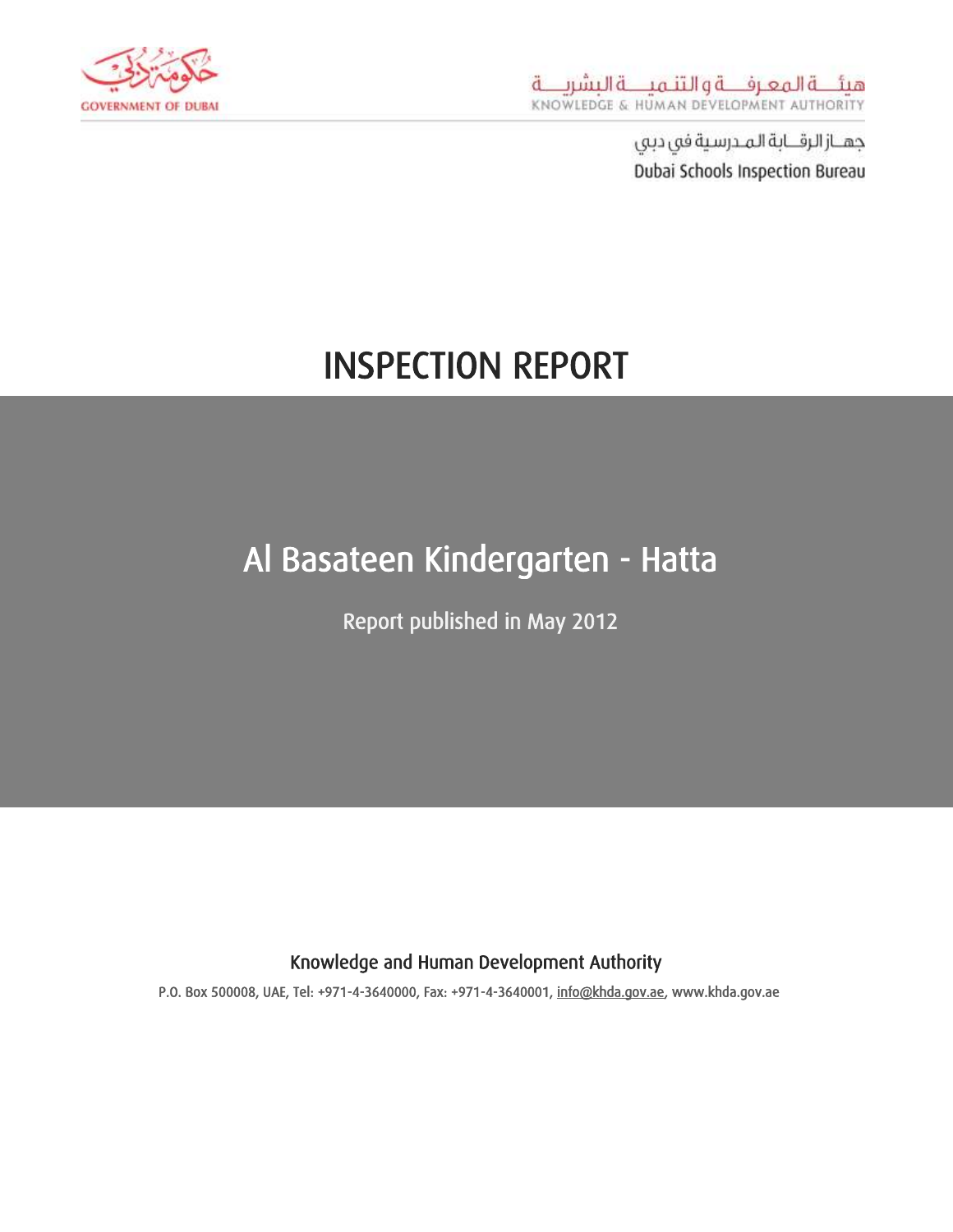

## GENERAL INFORMATION ABOUT Al Basateen Kindergarten - Hatta

| Location                    | Hatta                      |
|-----------------------------|----------------------------|
| Type of school              | Private                    |
| Website                     | No website available       |
| Telephone                   | 050 459 5186               |
| Address                     | PO Box 12326, Hatta, Dubai |
| Principal                   | Fatma Abdullah Alkabi      |
| Curriculum                  | Ministry of Education      |
| Gender of students          | Boys and Girls             |
| Age / Grades or Year Groups | 3-5 / Kindergarten 1 and 2 |
| Attendance                  | Acceptable                 |
| Number of students on roll  | 136                        |
| Number of Emirati students  | 102 (75%)                  |
| Date of the inspection      | 5th to 6th March 2012      |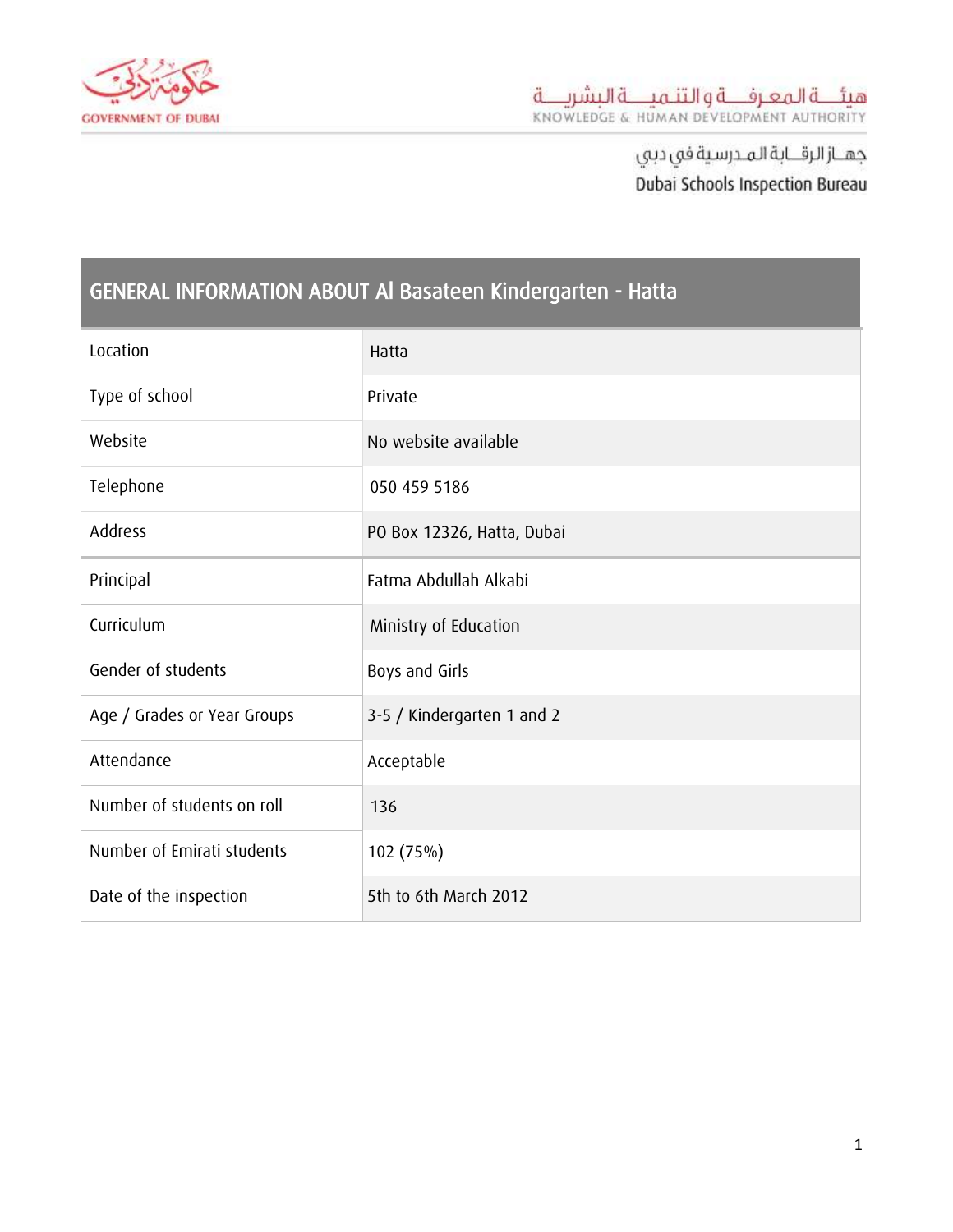

## Contents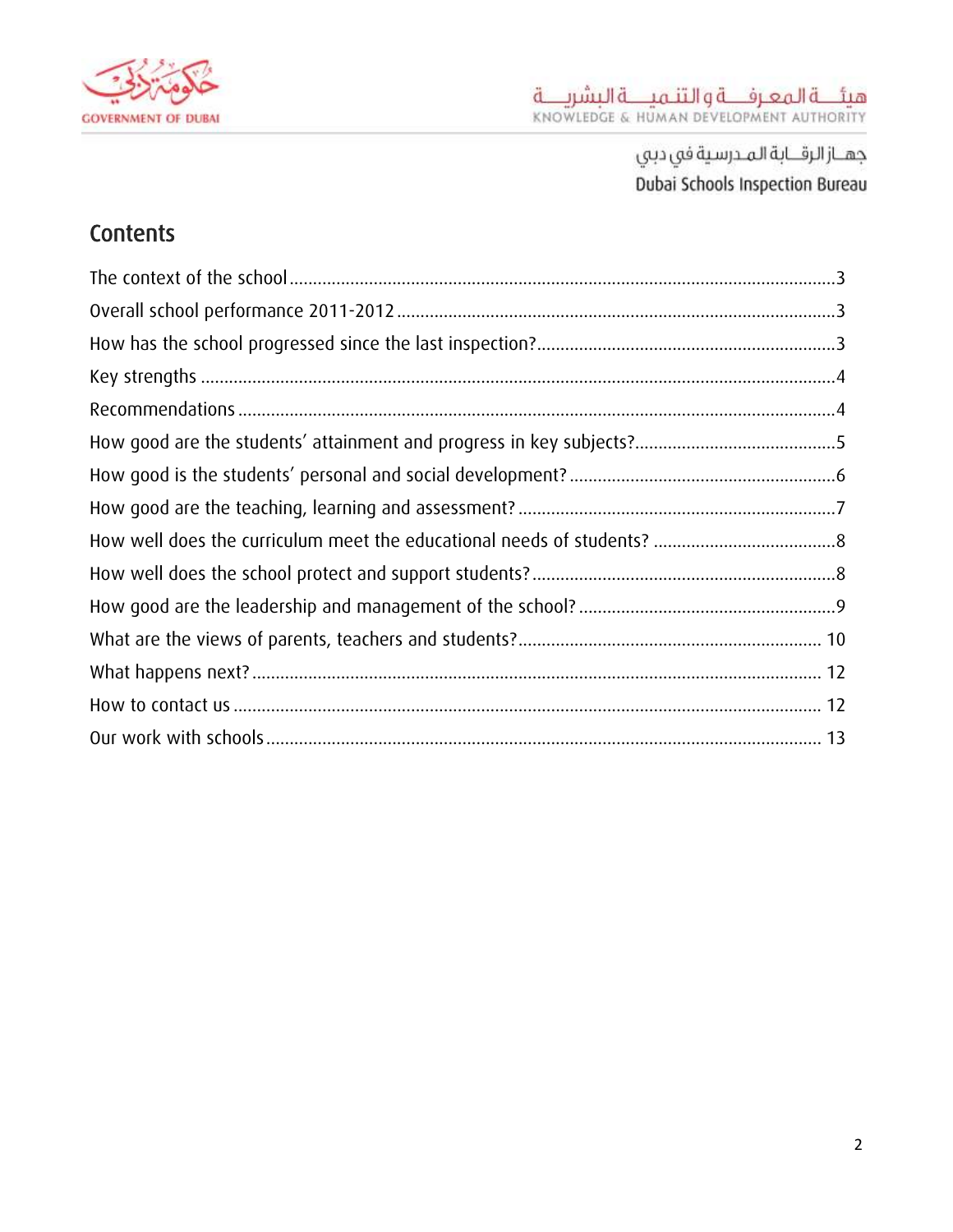

#### <span id="page-3-0"></span>The context of the school

Located in Hatta, Al Basateen Kindergarten is a private school providing education for boys and girls aged three to five years, from Kindergarten 1 to Kindergarten 2. It forms part of the Dubai Women's Association.

The curriculum was aligned to Ministry of Education Kindergarten curriculum standards. At the time of inspection there were 136 children on roll and eight teachers.

All teachers in the school were adequately qualified but not all had early childhood qualifications. The school served an Arab community, 75 per cent of which were Emirati children. All children spoke Arabic as their first language.

Al Basateen Kindergarten was first inspected by Dubai Schools Inspection Bureau (DSIB) in 2009. The school was found to be providing an unsatisfactory quality of education overall. Subsequently, DSIB completed five Follow-Through Inspections of the school between 2009 and 2011. Inspectors found that the school had not successfully addressed all the recommendations from the full inspection of 2009. The inspection of March 2012 reviewed all aspects of the work of the school.

#### <span id="page-3-1"></span>Overall school performance 2011-2012

#### Acceptable

#### <span id="page-3-2"></span>How has the school progressed since the last inspection?

Al Basateen Kindergarten, Hatta provided an acceptable quality of education. The leadership had successfully moved the school from being unsatisfactory. The school had some good features which included improved attainment and progress in science, a warm and caring atmosphere, an improved curriculum. However, children's attainment and progress in English were unsatisfactory. Teaching and learning were now acceptable overall. Most teachers had improved their understanding of how young children learn and this had led to more activity-based learning in lessons. Occasionally, teachers talked too much in lessons, thereby limiting children's active learning opportunities. A few teachers did not always use their observational skills to accurately assess learning during activities. When they did, learning was extended and children were challenged. Most teachers used learning resources well. However, resources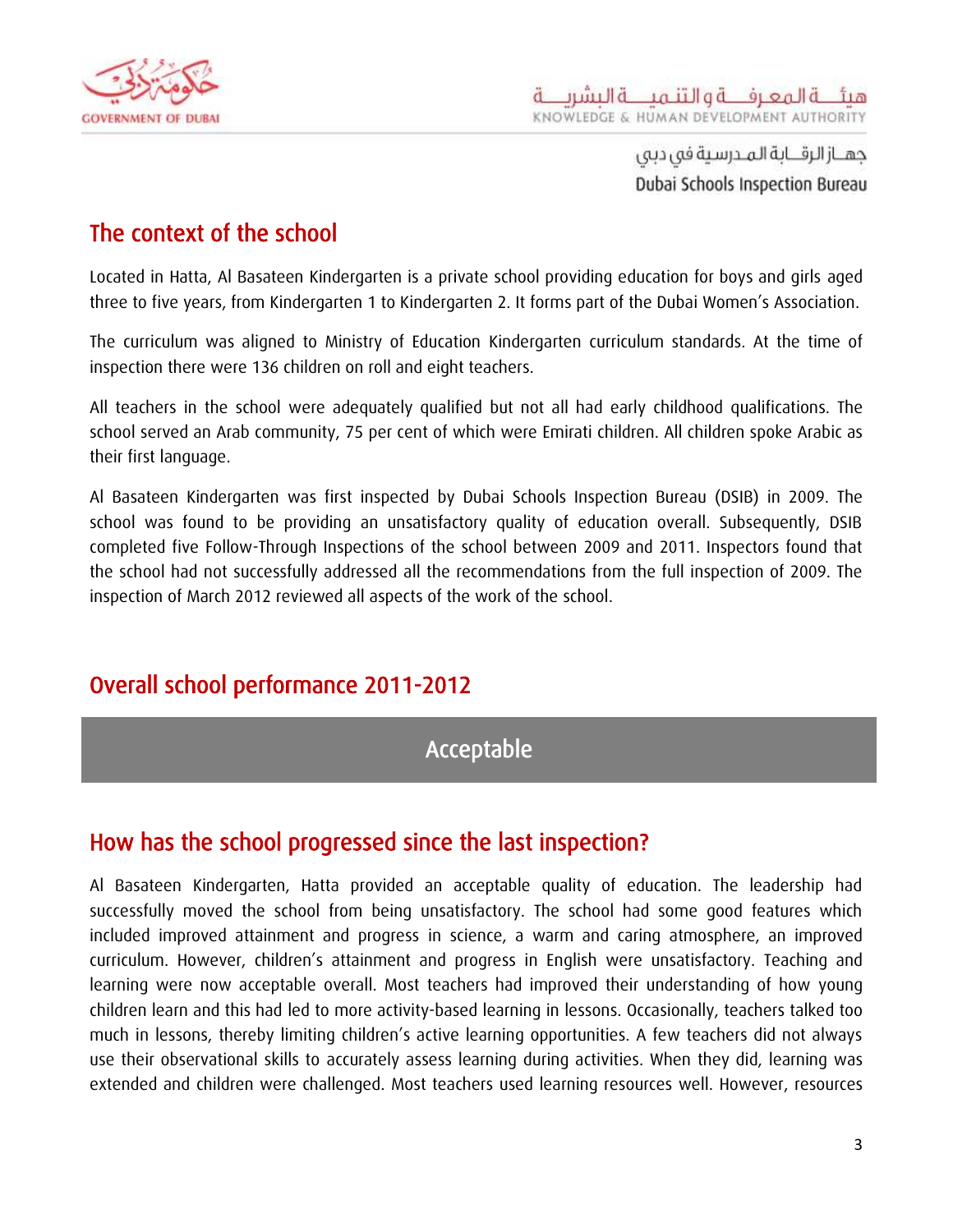

to support the improved curriculum were limited. The school catered adequately for different groups of children but had not identified children with special educational needs.

Acceptable progress had been made to address the recommendations from the previous Follow-Through inspection. The Principal and a committed school staff had worked hard to improve the school to an overall acceptable standard. A comprehensive programme of professional development had been introduced and this had supported an improvement in teaching. Overall leadership was improving and there was an emerging understanding of self-evaluation. The day-to-day management of the school was effective. However, there was limited space for children to safely use the outside play equipment. The use of information and communication technology (ICT) by children and staff was weak.

## <span id="page-4-0"></span>Key strengths

- Improved science attainment and progress;
- Warm and caring relationships among children, teachers and parents;
- Children's understanding of traditions, heritage and values of the UAE;
- An improved curriculum that is aligned to Ministry of Education standards.

#### <span id="page-4-1"></span>Recommendations

- Raise children's attainment and progress in English;
- Ensure that best practice in early years teaching is implemented consistently across classes and subjects;
- Improve teachers' skills in their observation of learning and use the information to plan activities that challenge all children;
- Provide a rapid response to issues that impact on children's safety through systematic monitoring;
- Ensure shared involvement in school self-evaluation and use the outcomes to identify priorities for school improvement.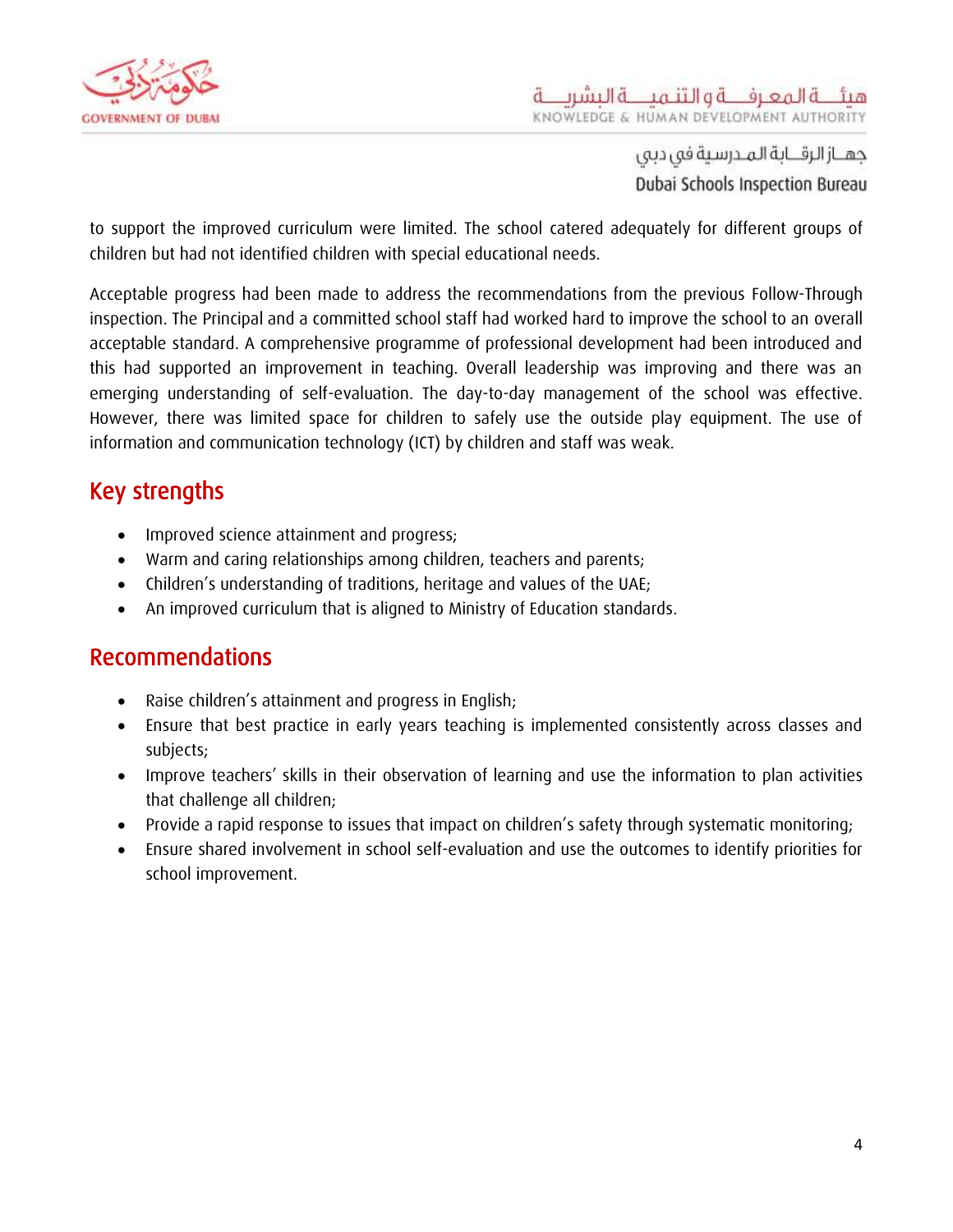

## <span id="page-5-0"></span>How good are the students' attainment and progress in key subjects?

|                | Kindergarten                     |  |
|----------------|----------------------------------|--|
|                | <b>Islamic Education</b>         |  |
| Attainment     | Acceptable                       |  |
| Progress       | Acceptable                       |  |
|                | Arabic as a first language       |  |
| Attainment     | Acceptable                       |  |
| Progress       | Acceptable                       |  |
|                | Arabic as an additional language |  |
| Attainment     | Not Applicable                   |  |
| Progress       | Not Applicable                   |  |
|                | English                          |  |
| Attainment     | Unsatisfactory                   |  |
| Progress       | Unsatisfactory                   |  |
|                | <b>Mathematics</b>               |  |
| Attainment     | Acceptable                       |  |
| Progress       | Acceptable                       |  |
| <b>Science</b> |                                  |  |
| Attainment     | Acceptable                       |  |
| Progress       | Acceptable                       |  |

Attainment was acceptable in all key subjects, except for English which was unsatisfactory. In Islamic Education, most children memorised Surat Alfatiha appropriately, they had adequate knowledge about the Prophet's life and the majority were able to list the pillars of Islam. In Arabic, most children understood class instruction in standard Arabic well. They were familiar with a wide range of vocabulary. Most children entered school as beginners of English; they did not develop a good enough vocabulary and understanding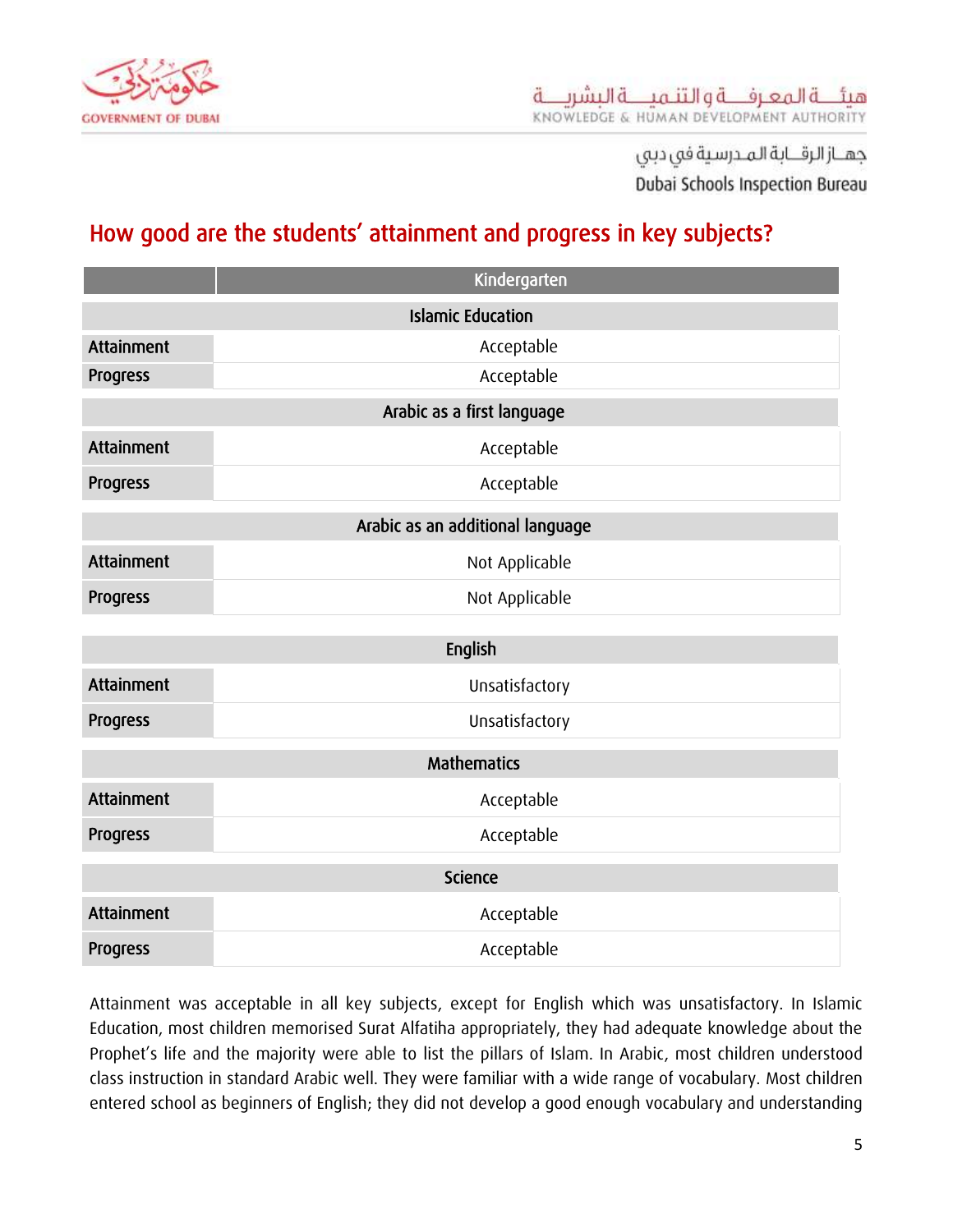

over time. In mathematics, most children in Kindergarten 2 had an age-appropriate understanding of number, although their problem-solving skills were applied to a limited range of applications. Attainment in science was now acceptable. Most children were able to observe, test, sort and classify and describe their observations to peers and the teacher.

Progress was acceptable in all key subjects except in English, where it was unsatisfactory. In Islamic Education, children improved their memorisation of The Holy Qur'an and Seerah appropriately. In Arabic, most children made acceptable progress in developing their reading and writing skills. Most children made slow progress in English. Practical work in mathematics had allowed most children to improve their understanding and use of number. Children's scientific progress had improved with the introduction of the opportunity to use scientific enquiry skills.

#### <span id="page-6-0"></span>How good is the students' personal and social development?

|                                                                            | Kindergarten |
|----------------------------------------------------------------------------|--------------|
| Attitudes and behaviour                                                    | Good         |
| Understanding of Islam and appreciation of<br>local traditions and culture | Good         |
| Civic, economic and environmental<br>understanding                         | Acceptable   |

Children's attitudes and behaviour were good. In lessons, most children behaved well and showed positive attitudes towards learning. They enjoyed good relationships with staff. At mealtimes, most children had good manners and tidied up responsibly after eating. They demonstrated a good understanding of healthy life-styles. Attendance was acceptable. Most children had a clear understanding of Islam and its impact on daily life; their appreciation of local traditions and culture was good. They enjoyed role play when they dressed in local costume, and enacted stories from the desert in the learning corners. Children's civic, economic and environmental understanding was acceptable. Most children could responsibly manage their personal care and possessions. They took care of their classrooms and surroundings. They had a general awareness of the importance of conserving water. The majority of children participated in projects and events with other local community groups such as Hatta Walk and National Day celebrations. Their knowledge of Dubai's uniqueness and development was limited.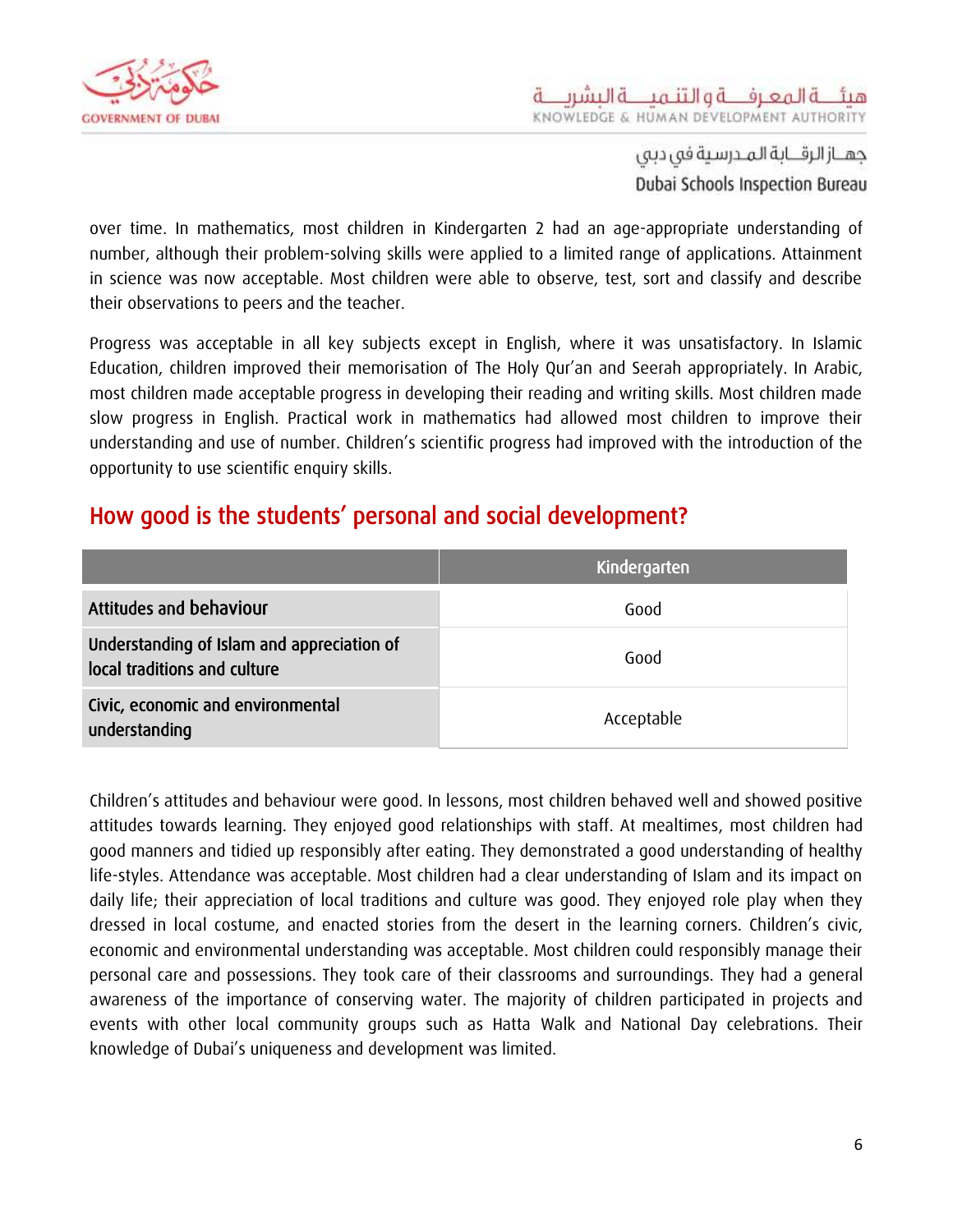

#### <span id="page-7-0"></span>How good are the teaching, learning and assessment?

|                                 | Kindergarten |
|---------------------------------|--------------|
| Teaching for effective learning | Acceptable   |
| Quality of students' learning   | Acceptable   |
| Assessment                      | Acceptable   |

Teaching was acceptable because most teachers had improved their understanding of how young children learn. This meant that lessons were now planned to ensure more active participation and had there were more opportunities for children to find things out for themselves. As a result, most children were engaged in appropriate learning activities. However, a few teachers did not provide sufficient opportunity to extend learning. They spoke too much and did not always allow children to talk about their learning. Teachers used learning resources well but their use of information and communications technology (ICT) to promote learning was limited.

Learning was acceptable. Most children enjoyed lessons and were keen to learn. They interacted well with their teachers and readily shared their ideas with others when the opportunities arose. Most children were able to work independently and were keen to apply the skills they had learned. They used their curiosity and creativity appropriately when working in groups to accomplish tasks. They used the limited resources well to support their learning. Most children did not have enough opportunity to reflect upon what they had learned and how they could progress further. Only a few children found things out for themselves and this limited critical thinking and skill development.

Assessment was acceptable. There had been some improvement in systems and processes with the use of a simple baseline assessment on entry. However, inconsistent on-going assessment did not support the careful tracking of children's progress in the classroom. End of topic reports helped teachers inform parents about their child's progress, as well as their personal and social development. Assessments overall, however, lacked a clear reference to skill development. Oral feedback to children was most effective while they were undertaking activities but the teachers' analysis was not always focused enough to improve learning.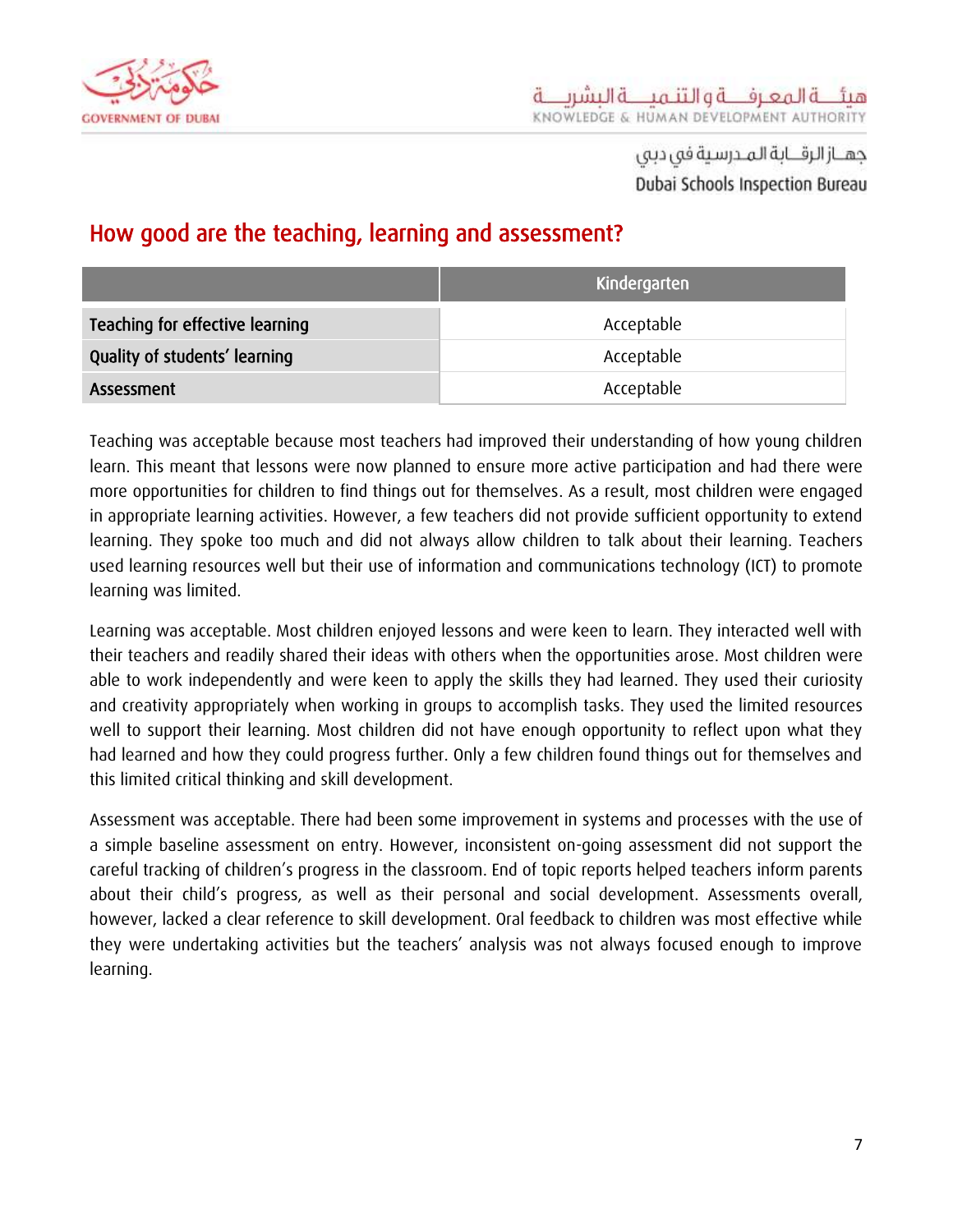

## <span id="page-8-0"></span>How well does the curriculum meet the educational needs of students?

|                    | Kindergarten |  |
|--------------------|--------------|--|
| Curriculum quality | Acceptable   |  |

The curriculum had undergone a thorough review and was now acceptable. Continuity was ensured by following the Ministry of Education standards in all subject areas and special attention was given to making a smooth transition to the children's next school. The curriculum was organised into themes which were interesting and relevant to children, and helped them understand the world around them. It offered a range of opportunities for language development and also for personal and social development. Children had frequent opportunities to learn independently through investigation and collaboration. However, these opportunities were inconsistently implemented in classes with insufficient challenge for all developmental and ability levels. The curriculum was enriched by a variety of experiences in the local community such as visits to a farm, the library and a bakery. There were productive links with a local school for students with special educational needs and with other community organisations.

## <span id="page-8-1"></span>How well does the school protect and support students?

|                           | Kindergarten |  |
|---------------------------|--------------|--|
| <b>Health and Safety</b>  | Acceptable   |  |
| <b>Quality of Support</b> | Acceptable   |  |

Arrangements for ensuring children's health and safety were acceptable. Caring adults knew all the children well. Clear expectations and well-established routines throughout the day ensured their safety, although these were less effective on the buses. Access to all parts of the school was available to those with physical disabilities. The premises were clean and hygienic, and were maintained in good condition. However, the response to making repairs to potential safety hazards was not prompt enough. Fire drills were carried out at appropriate intervals. Children's health and development were well monitored. Medicines and personal records were kept securely. Teachers were well informed about child protection arrangements. The support for children was acceptable. Relationships between staff and children were warm and nurturing. The management of behaviour was a high priority and children were taught to take responsibility for managing their personal care and possessions. The checking of attendance and punctuality was effective. Excellent support was provided for children with a physical disability. However,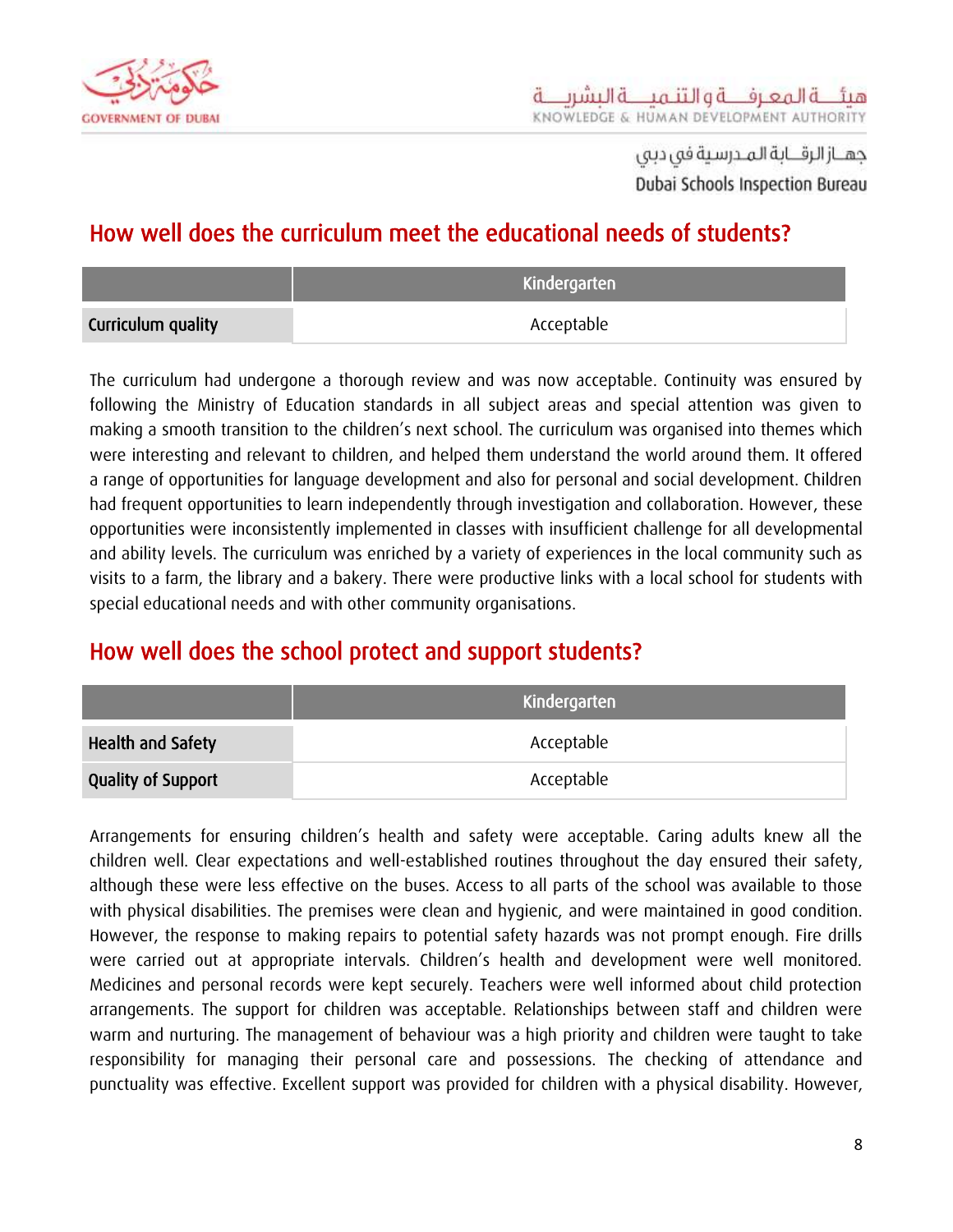

the identification of children with special educational needs was insufficiently rigorous to ensure that the needs of all children were met.

## <span id="page-9-0"></span>How good are the leadership and management of the school?

|                                                             | Whole school |
|-------------------------------------------------------------|--------------|
| <b>Quality of leadership</b>                                | Acceptable   |
| Self-evaluation and improvement planning                    | Acceptable   |
| Partnerships with parents and the community                 | Acceptable   |
| Governance                                                  | Acceptable   |
| Management, including staffing, facilities and<br>resources | Acceptable   |

The leadership of the school was acceptable. The Principal communicated a vision that was clear to all staff and had provided a clear direction in improving the quality of teaching and learning since the last follow through inspection. Leaders supported the Principal and the dedication and commitment of the whole staff team was instrumental in bringing about improvements. Teachers had responded well to the two month training programme in good Kindergarten practice. Already there had been improvements in teachers' understanding of how young children learn effectively. With continued professional development, the school team had sufficient capacity to sustain improvement.

Although the school had completed a self-evaluation document prior to inspection, the Principal had not involved others in formulating it. Understanding of the self-evaluation process had been supported by professional development and visits to other schools. There was a regular programme of lesson observations and evaluations were shared with teachers. There had been a positive response to Follow-Through inspection recommendations and advice from a guidance visit but action planning lacked measurable success criteria and precise timelines. The plans did not have a clear enough focus on improving the outcomes for children, particularly in English, but they had had acceptable impact overall.

The school enjoyed positive partnerships with parents and local community. Most parents were supportive of the school, especially as they considered that their children were happy. They appreciated the welcome they received when visiting the school. Communication between home and school was regular and effective in supporting learning. Teachers were accessible and approachable, and responded well to any concerns. Monthly reports on children's progress were welcomed, although some parents felt that more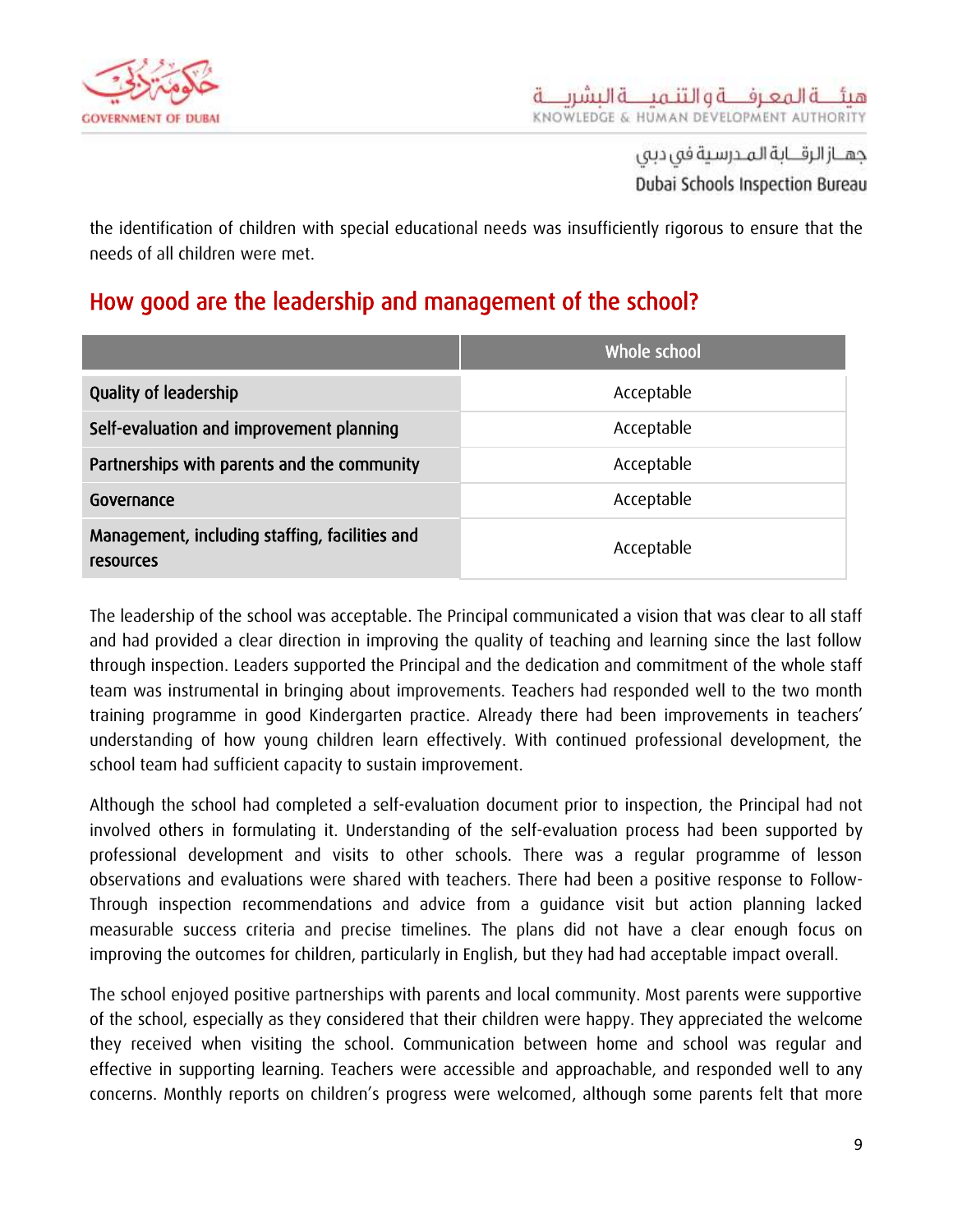

specific information should be shared about progress. The new 16-topic curriculum offered more opportunity for parents to support their child's learning and they wished to have greater involvement.

The Kindergarten was governed by the Dubai Women's Association. This group supported the school well and understood it could be more supportive with wider representation from parents and members of the local Hatta community.

The day-to-day management was good. Staff were suitably qualified, effectively deployed and supported with appropriate professional development programmes. The premises were adequate. However, there was a limited outdoor play area that restricted the safe use of large play equipment. Resources were limited in supporting the revised curriculum and the use of ICT was weak.

#### <span id="page-10-0"></span>What are the views of parents, teachers and students?

Before the inspection, the views of parents, teachers and senior secondary students were surveyed. Key messages from each group were considered during the inspection and these helped to form judgements. A summary of the survey statistics and comments from those who responded to the survey follows:

| <b>Responses to the surveys</b> |                                                          |    |            |
|---------------------------------|----------------------------------------------------------|----|------------|
| Responses received              | <b>Number</b>                                            |    | Percentage |
| Parents                         | This year                                                | 37 | 29%        |
|                                 | Last year                                                | 0  | $0\%$      |
| <b>Teachers</b>                 |                                                          |    | 14%        |
| <b>Students</b>                 | There are no upper secondary-aged students in the school |    |            |

\*The percentage of responses from parents is based on the number of families.

A minority of parents and teachers responded to the survey. Most parents were highly supportive of the school and positive about their children's standards of attainment and progress in key subjects. They believed leadership, teaching and children's behaviour to be key strengths of the school. They recognised the improvements in teaching and learning in subjects such as Islamic Education, Arabic and science. However, a few parents were disappointed with their children's attainment in English. Parents and teachers felt that their opinions were valued and suggestions acted on by school leaders. The parents felt involved in their children's learning in a variety of ways and felt that school reports were timely and helpful. The majority of parents and teachers felt that the last inspection had led to improvements in the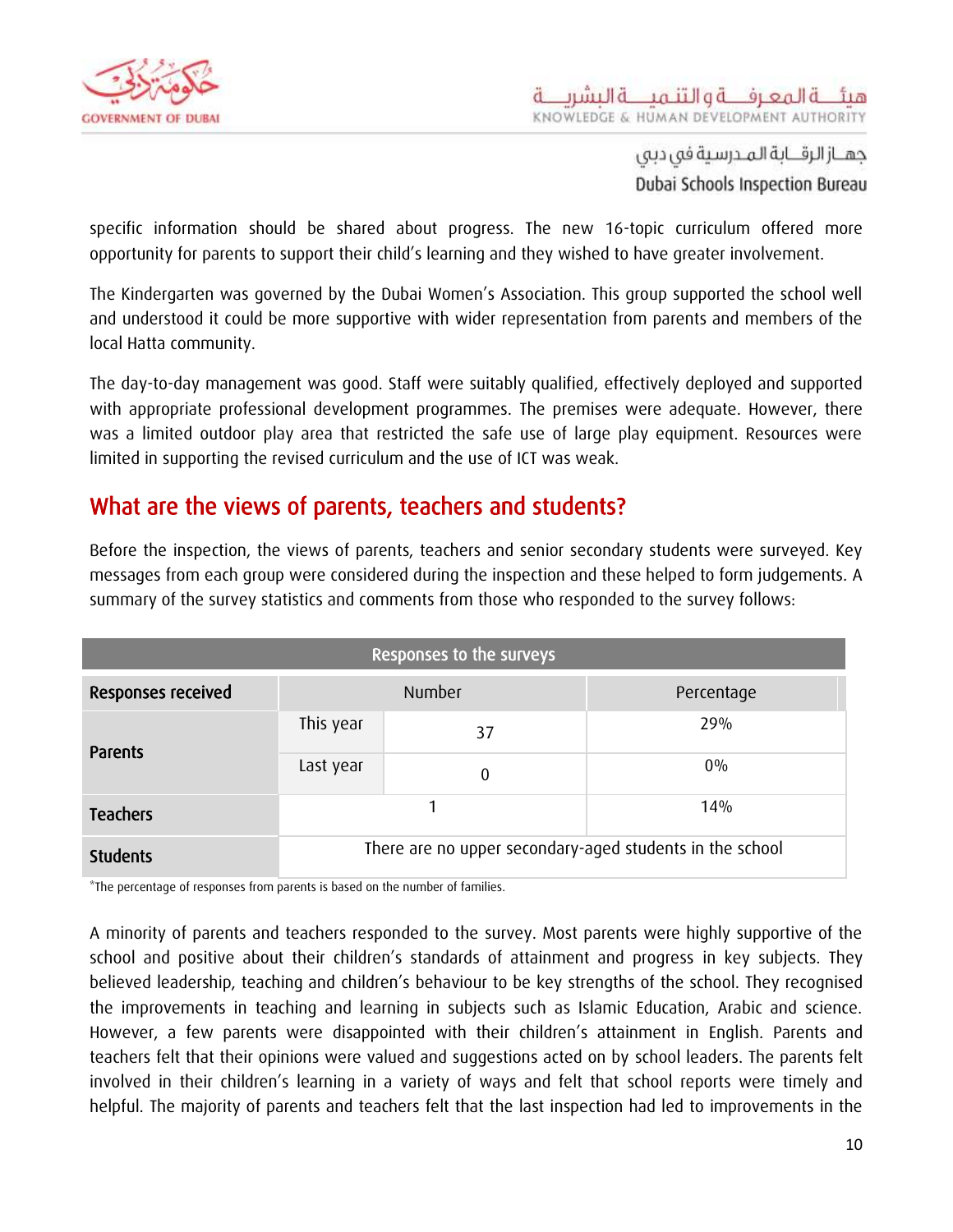

school. Overall, almost all parents who responded were very satisfied with the quality of education provided.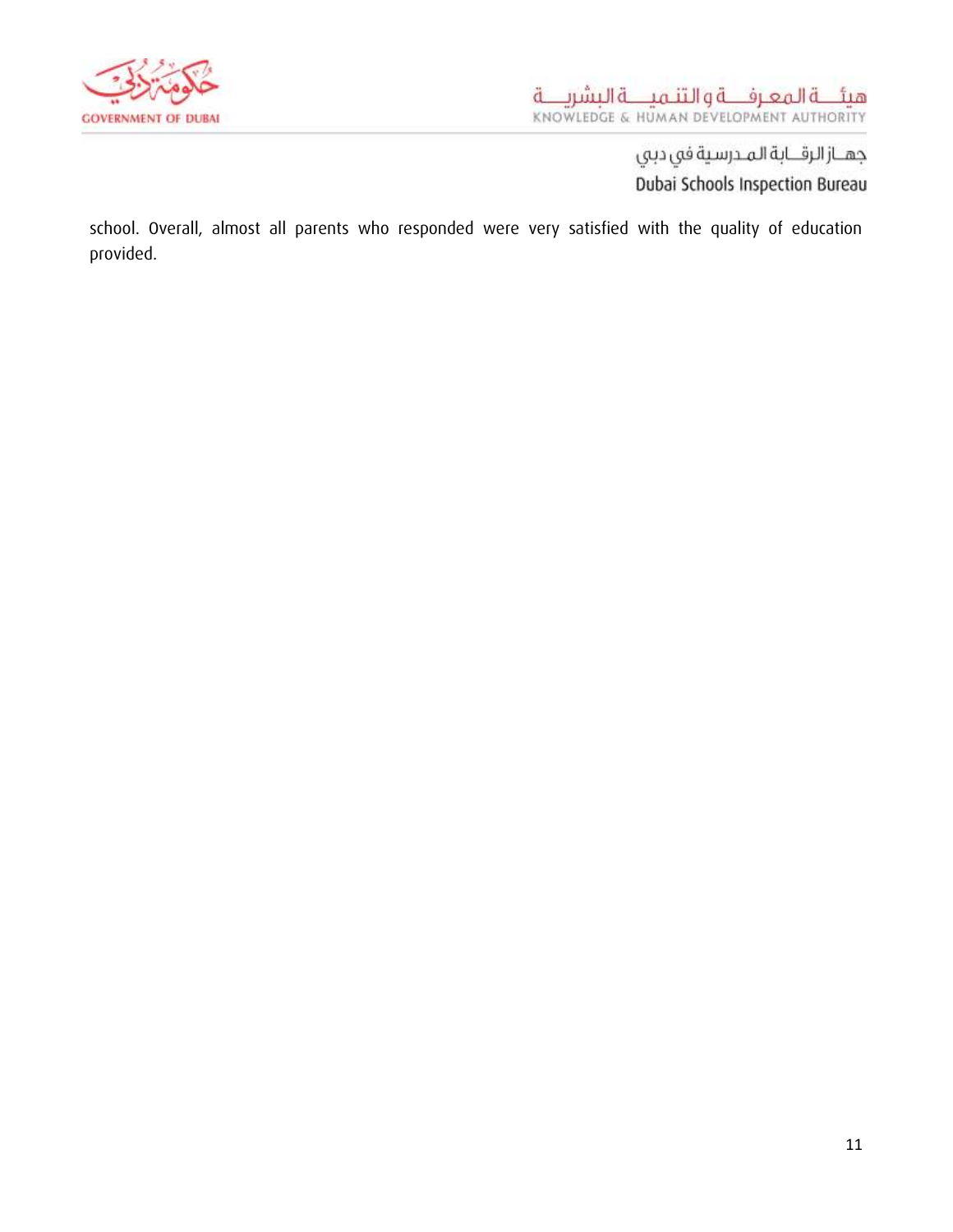

#### <span id="page-12-0"></span>What happens next?

The school has been asked to prepare and submit an updated action plan to DSIB within two months of receiving the most recent report. This plan should address:

- Recommendations from DSIB:
- Areas identified by the school as requiring improvement;
- Other external reports or sources of information that comment on the work of the school;
- Priorities arising from the school's unique characteristics.

The next inspection will report on the progress made by the school.

#### Dubai Schools Inspection Bureau

#### Knowledge and Human Development Authority

#### <span id="page-12-1"></span>How to contact us

If you have a concern or wish to comment on any aspect of this report you should contact: [inspection@khda.gov.ae](mailto:inspection@khda.gov.ae)